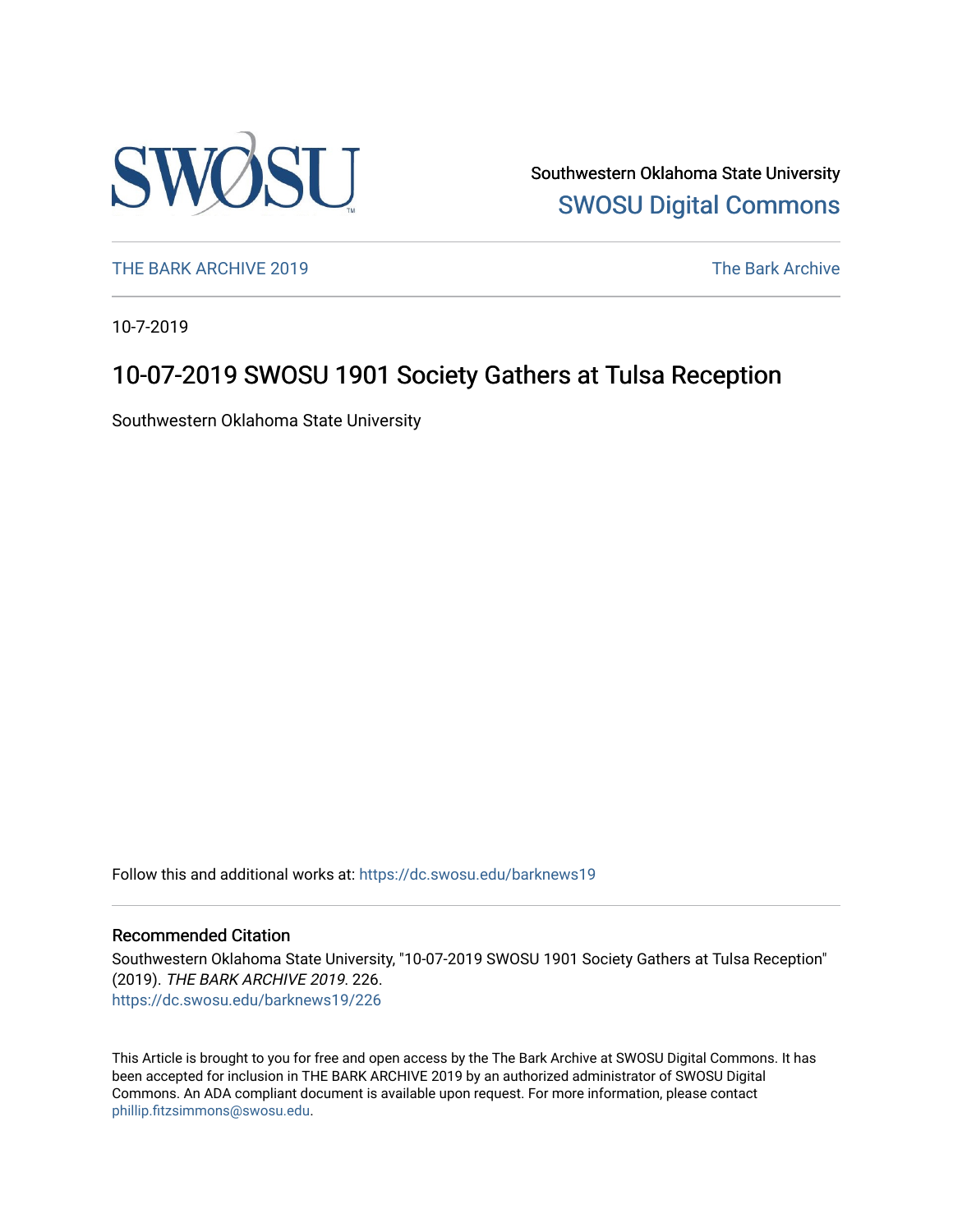

7 October, 2019

# **SWOSU 1901 Society Gathers at Tulsa Reception**



Southwestern Oklahoma State University alumni gathering in Tulsa for a SWOSU 1901 Society reception were (from left) Clarke Hale (10), Kurt Winden (85), Jim Mitschke (64), Tonya Mitschke, Herb Genatowski (66), Trish Mapel, Thomas Mapel (02) and Jessica Perry (14).

Alumni, emeriti and friends of Southwestern Oklahoma State University (SWOSU) with locations in Weatherford and Sayre gathered recently in Tulsa at a reception hosted by the SWOSU 1901 Society.

The SWOSU 1901 Society is a giving society of charitable donors who contribute to the university on a monthly basis. Society members contribute a minimum of \$19.01 per month and in turn receive membership in the SWOSU Alumni Association as well as invitations to exclusive events and gatherings.

The Tulsa reception for the SWOSU 1901 Society was held at Roosevelt's.

The SWOSU 1901 Society is coordinated by the SWOSU Foundation, Inc. The Foundation was established in 1977 to promote philanthropy and distribute funds to support the activities and programs of SWOSU. Located on the Weatherford campus in the historic Burton House, the Foundation currently stewards over \$25 million in assets for the benefit of SWOSU.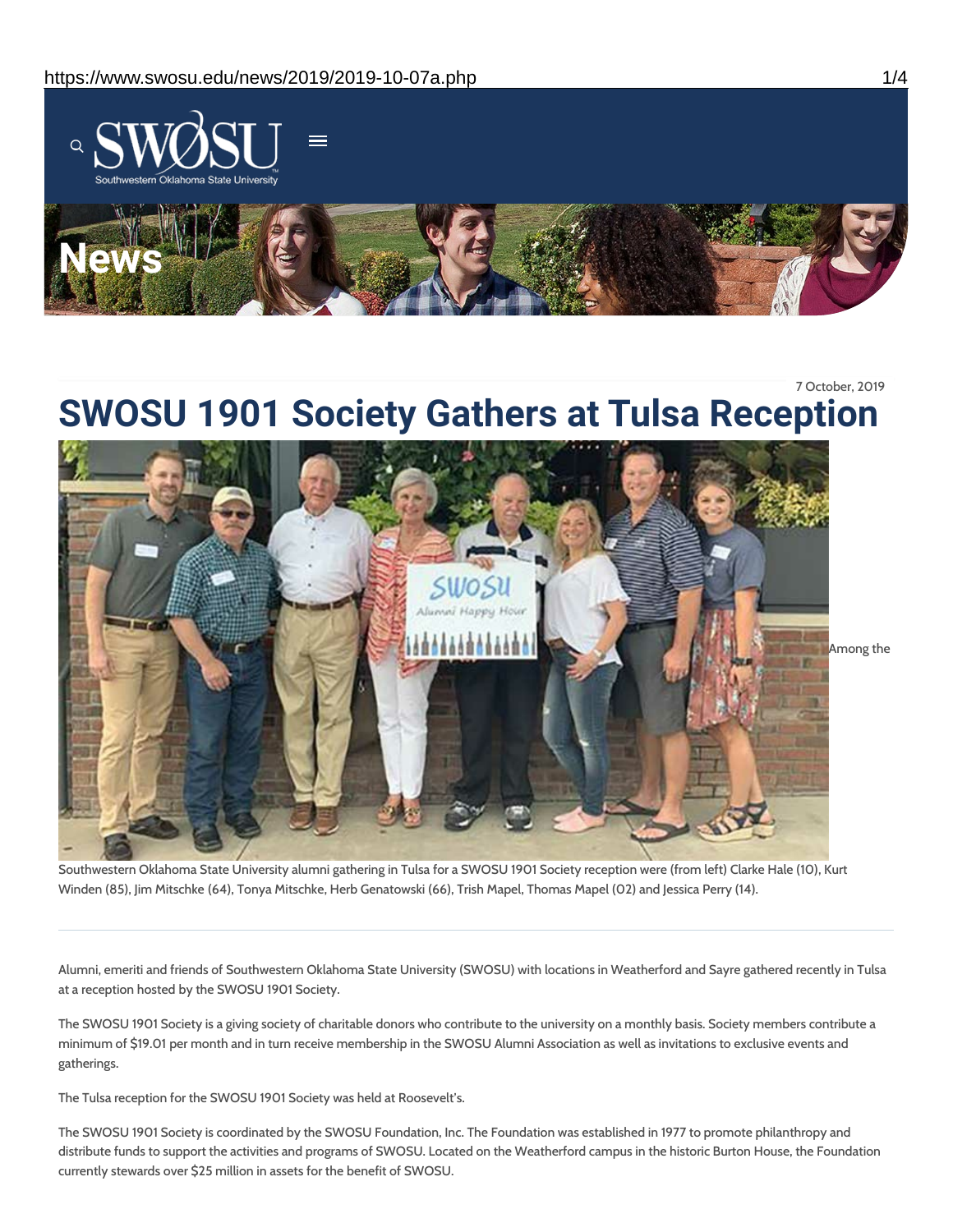#### https://www.swosu.edu/news/2019/2019-10-07a.php 2/4

For information on how to join the SWOSU 1901 Society, please call the SWOSU Office of Institutional Advancement or visit www.SWOSU1901Society.com.

| Academics                | D |
|--------------------------|---|
| Administration           | D |
| Alumni and Foundation    | D |
| Community                | D |
| Events                   | D |
| <b>Faculty and Staff</b> | D |
| Miscellaneous            | D |
| Sayre                    | D |
| <b>Students</b>          | D |

| <b>Archive Links</b> |   |
|----------------------|---|
| 2018                 | D |
| 2019                 | D |
| 2020                 | D |
| Archive              | D |



#### Weatherford Campus

100 Campus Drive Weatherford, OK 73096

### Sayre Campus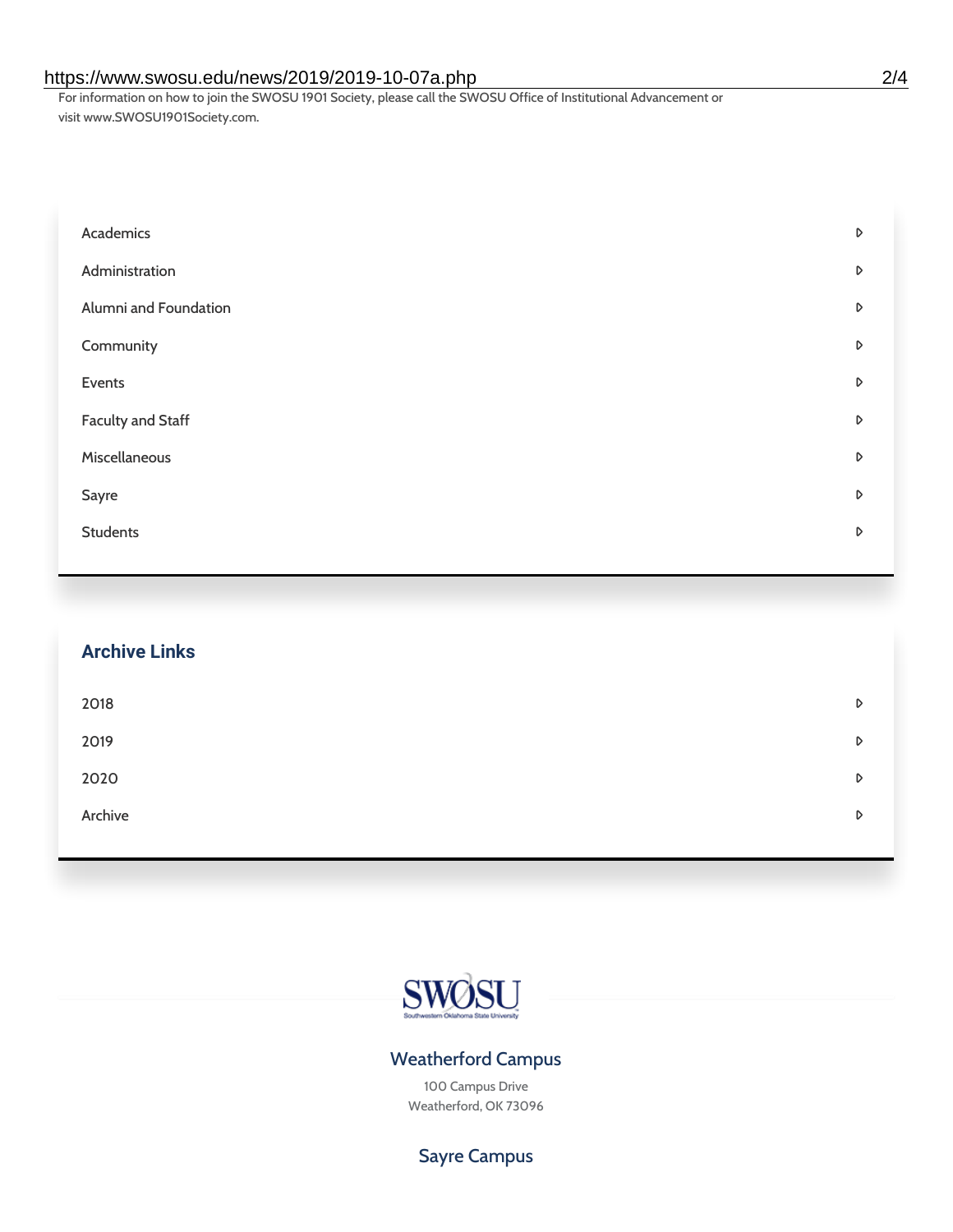409 E Mississippi Ave Sayre, OK 73662

#### Connect to Us

fyom

Contact [Information](https://www.swosu.edu/about/contact.php)

[University/Facility](https://www.swosu.edu/about/operating-hours.php) Hours

[Campus](https://map.concept3d.com/?id=768#!ct/10964,10214,10213,10212,10205,10204,10203,10202,10136,10129,10128,0,31226,10130,10201,10641,0) Map

Give to [SWOSU](https://standingfirmly.com/donate)

Shop [SWOSU](https://shopswosu.merchorders.com/)



**[Directory](https://www.swosu.edu/directory/index.php)** [Calendar](https://eventpublisher.dudesolutions.com/swosu/) [Apply](https://www.swosu.edu/admissions/apply-to-swosu.php) [GoSWOSU](https://qlsso.quicklaunchsso.com/home/1267) [Jobs@SWOSU](https://swosu.csod.com/ux/ats/careersite/1/home?c=swosu)



Current [Students](https://bulldog.swosu.edu/index.php)

[Faculty](https://bulldog.swosu.edu/faculty-staff/index.php) and Staff

**Enrollment Management** [580.774.3782](tel:5807743782)

> **PR/Marketing** [580.774.3063](tel:5807743063)